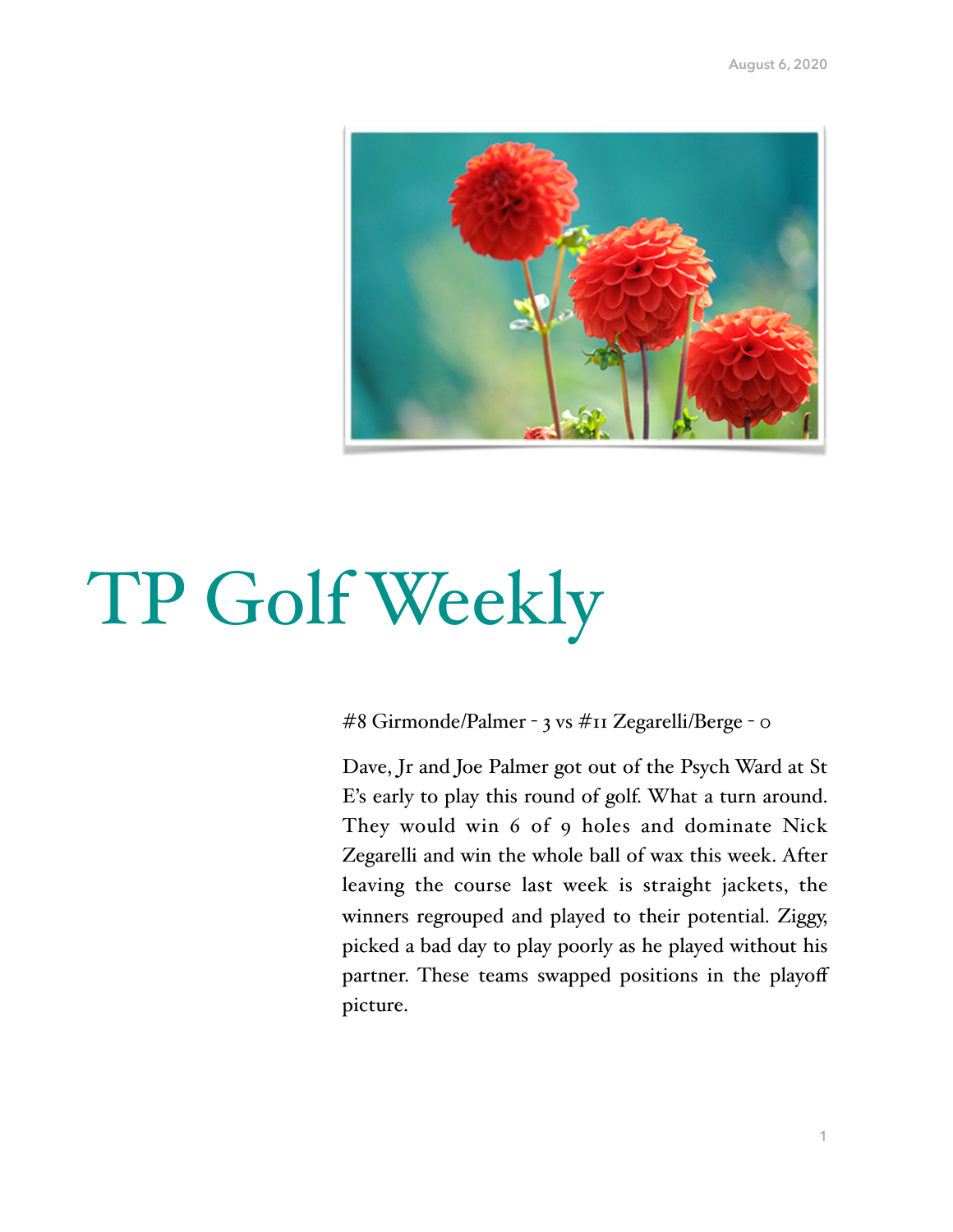## #2 Niemers/Banas - 3 vs #13 Sadallah/Tripp - 0

Don and Tim would win the first  $\zeta$  holes and go on to win this match  $7$ -2. John "Mopsie" Sadallah, of the famous duo of "Flopsie and Mopsie" got a trim this week and wore a streamlined look. It didn't help as he scored a full house, 7's over 6's, on his scorecard. My question is was he golfing or was he playing poker? Partner Dom Tripp had an even better scorecard with  $4\frac{1}{3}$ 's but somehow ended with the same score. Don Niemers would have his usual birdie in this round,  $\#$ 5 this week. Sidekick Tim Banas posted a nice round with a bunch of  $\frac{1}{4}$ 's and  $\frac{1}{5}$ 's.

## #4 Cahill/Stern - 3 vs #15 Hubble/Clarke - 0

The USS Hubblecraft crashed and burned this week against Pete Cahill and Dave Stern. The Hubble/Clarke duo would enjoy a  $3$ -1-1 lead through  $5$  holes and  $4$ -1-2 lead through 7 holes. Then a distress call to Houston with problems as Stern and Cahill won the last 2 holes and carried a 14 stroke advantage for the match. On a brighter side, Chris Hubble would birdie #7 with 4 fine shots. Pete Cahill enjoyed a good round to cap off a 27 hole day. His partner was mediocre at best. This reporter will take strokes over experience any day of the week.

```
\#12 Hamlin/Bunal - 2.5 vs \#I Hickel/Wallace - .5
```
Dave Hamlin would shoot a season best 45, with a birdie on #2, to beat the defending champs Rich Hickel and Will Wallace 2  $1/2 - 1/2$ . The score was  $2 - 2 - 1$  after 5 holes. Rich and Will were playing nearly average golf while Dave Hamlin and his sub, Tyler Hutchinson, would also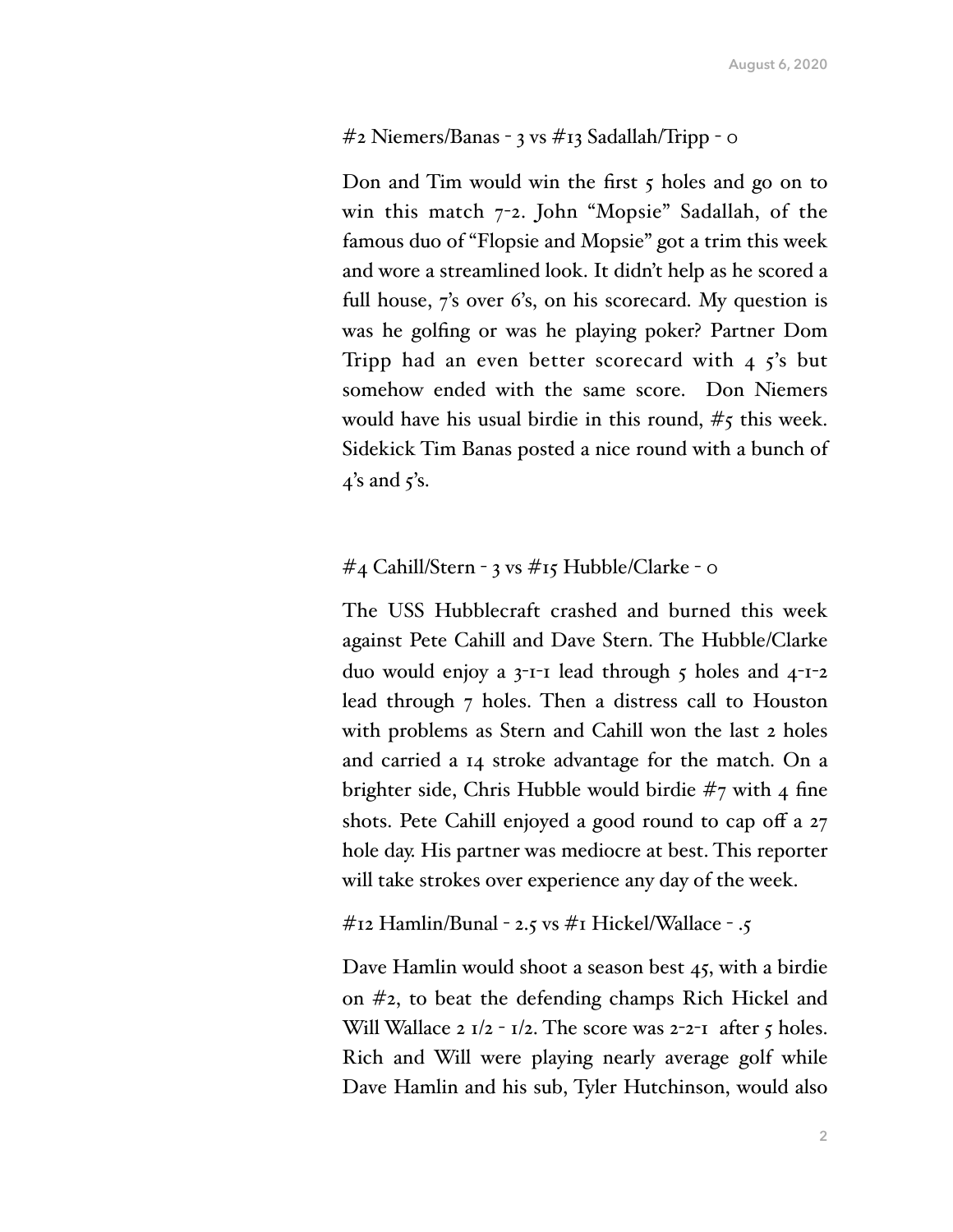play near their averages. Add the 18 strokes into the equation and you get a big win for Dave Hamlin and his sub.

#6 D'Amico/D'Amico 2 vs #9 Grabinski/Welch - 1

The Law firm of D'Amico and D'Amico would win only 2 of the 9 holes yet hung on for a 2-1 victory over Gary Grabinski and Lee Welch. Gene D'Amico, Jr had a fine round despite a 9 and 7 posted on his card. Gene, Sr birdied hole #5 and Lee Welch birdied #8. What? No birds from the pro this week. It wasn't the putter that failed him, it was missing the greens in regulation. Lee Welch, Gene D'Amico and Gary Grabinski all shot a 40.

#3 Nucci/Gooldy - 2 vs #14 Cahill/Logue - 1

Escapee from Auburn, Vinny Nucci and partner Eric Gooldy would each birdie a hole. #5 for Eric and #7 for Vinny and they would go on to win this match over Russ Cahill and Pete Logue. The match was even after 5 holes, 2-2-1. That's when Eric realized that his partner was actually here playing this match. The winners would go 3-1-0 the last 4 holes and this match was over. It was well played and the scores were close. No strokes in this match. It was plain and simple. Nucci and Gooldy have won 5 of 6 points the last 2 weeks to escape the cellar.

#16 Heintz/McAndrew - 2 vs #5 Lubey/Blunt - 1

Nick Heintz and Ryan McAndrew would squeak by the second place team, Lance Lubey and Bill Blunt. Nick and Ryan would both enjoy a good round with season best scores. Lance and Bill would have would not have the weeks they had been enjoying and had to give up 14 strokes to boot. The win by the rookies has the team on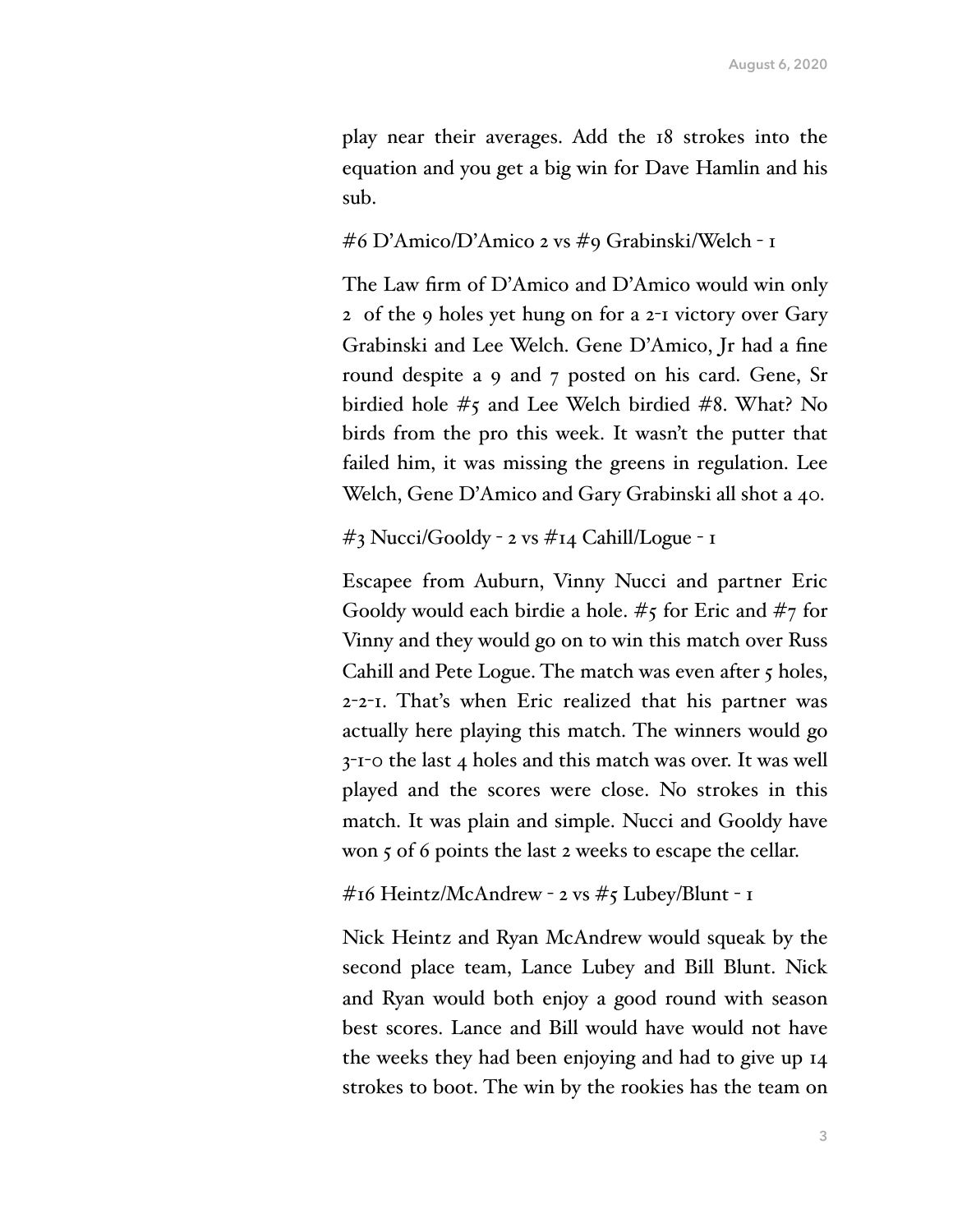the heels of John Sadallah and Dom Tripp. Lance and Billy maintain their second place standing despite the loss.

#7 Bialek/Brown - 1.5 vs #10 Girmonde/Girmonde - 1.5

League leaders maintain their lofty standing with a tie against the Killer B's, John Bialek and Tim Brown. The Girmonde duo enjoyed a  $3$ -1-1 lead after  $5$  holes. They would up that lead to a  $5-2-2$  at the end of the match but hey, it doesn't matter. Sam Girmonde won his side 45-46 while the Mayor won his side 42-43. It was 1-1 going into the total score. That would end in a tie. The Girmonde duo would maintain their position of first place and actually gained a half a point over the second place team. The Killer B's are dead in the water. Hope for a playoff spot is very unlikely at this point but hey, miracles do happen…

## The 19th Hole…

Lee Welch is King of the Hill this week after winning the only skin last week with a birdie on hole #8. It was worth \$120.00 There were only 7 birdies this past week…On the Closest to the Pin front last week finds Sam Girmonde, the 684 month old golfer, winning the CTTP with a measurement of  $5^2$  or, wait for it, 62 inches…On the playoff front, Team #10 enjoys a 2 point lead over second place  $\#$ 5. Defending champs  $\#$ I are in third place with 20.5 points. #8 has 4th place all to their own, 1 point ahead of team #2. There is a tie with trending downward #11 and team #9 with 17 points. To